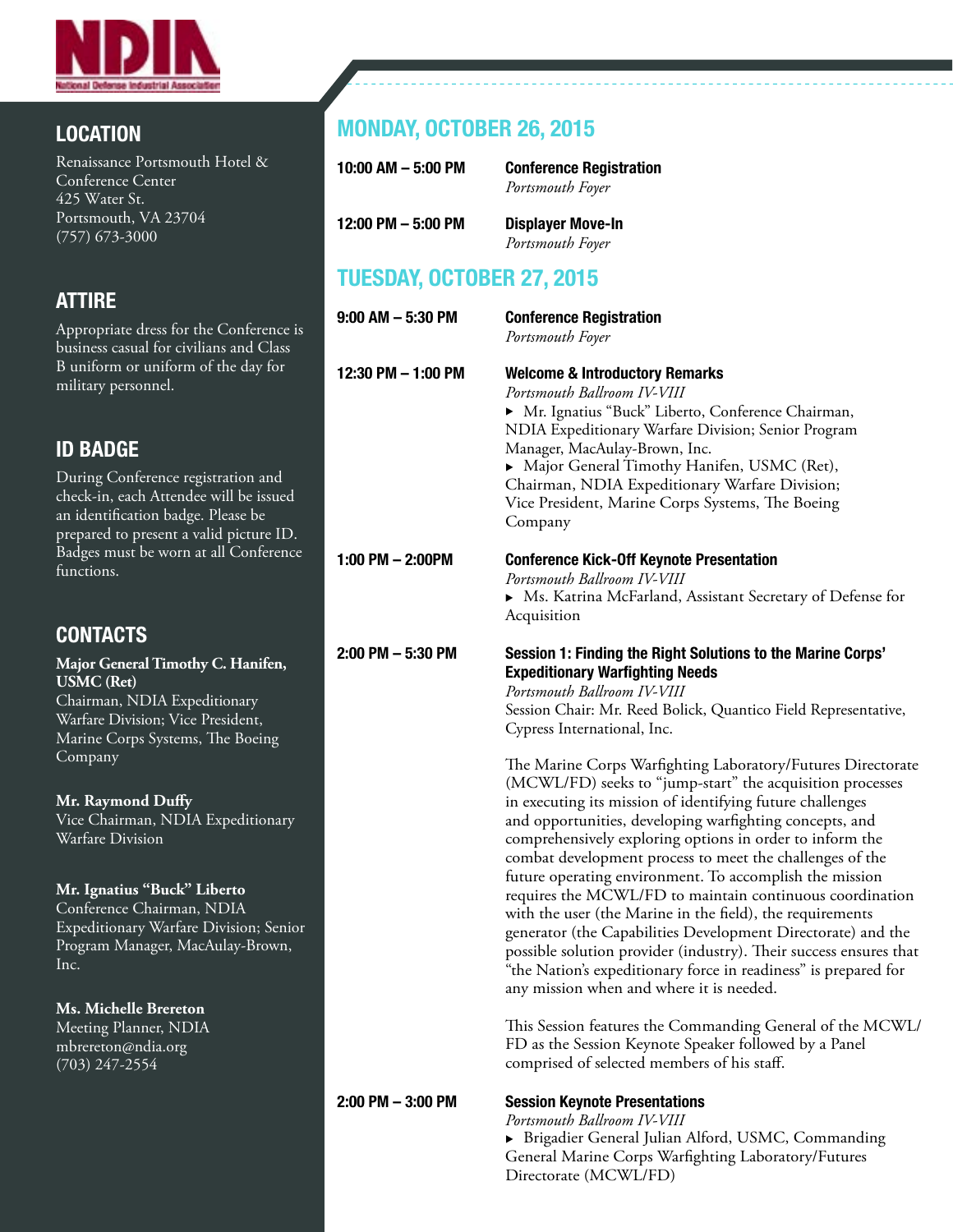| $3:00$ PM $-3:30$ PM | <b>Networking Break</b><br>Portsmouth Foyer                                                                                                                                                                                                                                                                                                                                                                                                |
|----------------------|--------------------------------------------------------------------------------------------------------------------------------------------------------------------------------------------------------------------------------------------------------------------------------------------------------------------------------------------------------------------------------------------------------------------------------------------|
| $3:30$ PM $-5:00$ PM | <b>Panel: MCWL Division Directors</b><br>Portsmouth Ballroom IV-VIII<br>Moderator: Major General Harry Jenkins, USMC (Ret)<br>• Mr. Jim Trahan, Deputy Director, Futures Assessment Division<br>► Col. Cliff Weinstein, USMC, Director, Concepts & Plans<br>Col. Rick Hall, USMC, Director, Wargaming Division<br>• Mr. Jeff Tomczak, Deputy Director, Science & Technology Division<br>Col Jeff Holt, USMC, Director, Experiment Division |
| $5:00$ PM $-5:20$ PM | <b>Panel Question and Answer Session</b><br>Portsmouth Ballroom IV-VIII                                                                                                                                                                                                                                                                                                                                                                    |
| 5:20 PM              | <b>Closing Remarks &amp; Adjourn for the Day</b><br>Portsmouth Ballroom IV-VIII<br>▶ Mr. Ignatius "Buck" Liberto, Conference Chairman, NDIA Expeditionary Warfare Division; Senior<br>Program Manager, MacAulay-Brown, Inc.                                                                                                                                                                                                                |

# WEDNESDAY, OCTOBER 28, 2015

| 7:00 AM - 6:00 PM      | <b>Conference Registration</b><br>Portsmouth Foyer                                                                                                                                                                                                                                                                                                       |
|------------------------|----------------------------------------------------------------------------------------------------------------------------------------------------------------------------------------------------------------------------------------------------------------------------------------------------------------------------------------------------------|
| 7:00 AM - 8:00 AM      | <b>Continental Breakfast</b><br>Portsmouth Foyer                                                                                                                                                                                                                                                                                                         |
| $8:00$ AM $-$ 8:15 AM  | <b>Welcome &amp; Introductory Remarks</b><br>Portsmouth Ballroom IV-VIII<br>Mr. Ignatius "Buck" Liberto, Conference Chairman, NDIA Expeditionary Warfare Division; Senior<br>Program Manager, MacAulay-Brown, Inc.                                                                                                                                       |
| $8:15$ AM $-$ 9:00 AM  | <b>Opening Keynote Presentation</b><br>Portsmouth Ballroom IV-VIII<br>Rear Admiral Sinclair Harris, USN, Vice Director for Operations, Joint Chiefs Of Staff                                                                                                                                                                                             |
| $9:00$ AM $-$ 12:00 PM | <b>Session 2: Current Operational and Joint Expeditionary Warfare</b><br>Portsmouth Ballroom IV-VIII<br>Session Chairs: Mr. Jon Padfield, Corporate Director, Customer Affairs Amphibious and Auxiliary Ship<br>Programs, Huntington Ingalls Industries & Mr. Lawrence "Larry" Ryder, Director, Customer Relations &<br>Business Development, Austal USA |
| $9:00$ AM $-$ 10:15 AM | <b>Keynote Presentation</b><br>Portsmouth Ballroom IV-VIII<br>Eieutenant General John Wissler, USMC (Invited)                                                                                                                                                                                                                                            |
| 10:15 AM - 10:45 AM    | <b>Networking Break</b><br>Portsmouth Foyer                                                                                                                                                                                                                                                                                                              |
| 10:45 AM - 12:00 PM    | <b>Panel</b><br>Portsmouth Ballroom IV-VIII<br>Captain Mike McMillan, USN, Commander, Amphibious<br>Squadron EIGHT<br>► Lieutenant Colonel Sean Dynan, USMC, Operations Officer, 24th MEU                                                                                                                                                                |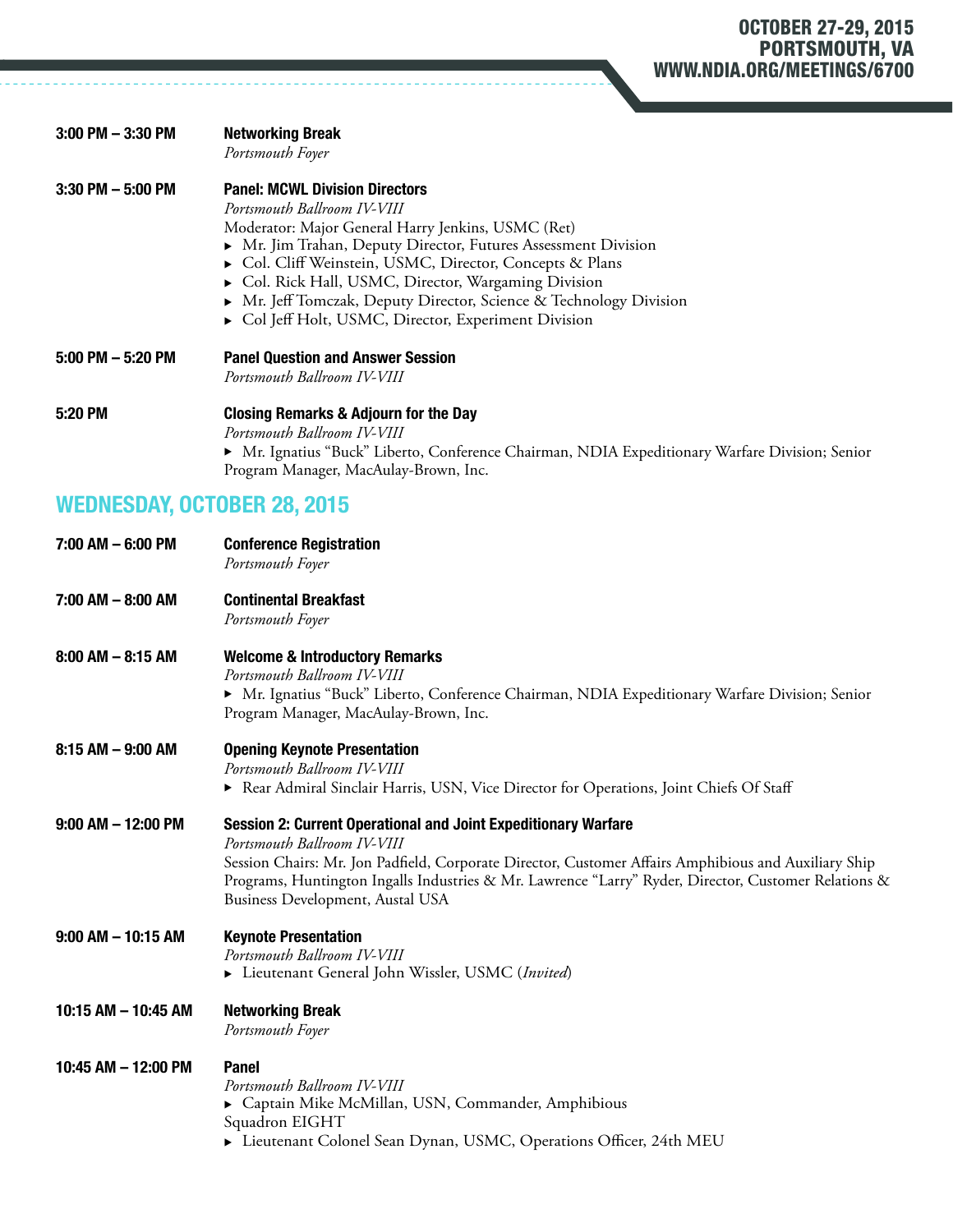

#### SPEAKER DONATION

In lieu of Speaker gifts, a donation will be made to the Fisher House Foundation. For additional information, please visit: http://www.fisherhouse.org

### ADVERTISING

Advertise in *National Defense* magazine and increase your organization's exposure. *National Defense* will be distributed to Attendees of this Conference as well as other NDIA events. For more information, contact Mr. Dino Pignotti, VP Advertising, at (703) 247-2541 or dpignotti@ndia.org.

### PROCEEDINGS

Proceedings will be available on the web through the Defense Technical Information Center (DTIC) two weeks after the Conference. All registered Attendees will receive an email notification once the proceedings are available.

### **SURVEY**

A survey will be e-mailed to you after the Conference. We would appreciate your time in completing the survey to help make our event even more successful in the future.

### NDIA EVENTS

Please visit the NDIA website for a complete listing of the events we offer.

NDIA website: http://www.ndia.org

Select: Meetings & Events Schedule of Events

| 12:00 PM - 1:30 PM   | <b>Lunch with Guest Speaker</b><br>Holley Ballroom<br>Major General Michael Regner, USMC, Staff Director,<br>Headquarters Marine Corps                                                                                                                                                                                                                                                                                                                                                                                                                                                                                                                                                                                                                                                                                                                                                                                                                                                                           |
|----------------------|------------------------------------------------------------------------------------------------------------------------------------------------------------------------------------------------------------------------------------------------------------------------------------------------------------------------------------------------------------------------------------------------------------------------------------------------------------------------------------------------------------------------------------------------------------------------------------------------------------------------------------------------------------------------------------------------------------------------------------------------------------------------------------------------------------------------------------------------------------------------------------------------------------------------------------------------------------------------------------------------------------------|
| 1:30 PM $-$ 5:00 PM  | <b>Session 3: Navy Shipbuilding in Support of Expeditionary</b><br><b>Warfare</b><br>Portsmouth Ballroom IV-VIII<br>Session Chairs: Mr. Joe Martin, Government Account Executive,<br>Crowley Maritime Corporation                                                                                                                                                                                                                                                                                                                                                                                                                                                                                                                                                                                                                                                                                                                                                                                                |
|                      | PEO Ships is responsible for the development and procurement<br>of the U.S. Navy's large surface combatant and support fleet,<br>translating warfighter requirements into combat capability.<br>PEO Ships manages the design and construction of destroyers,<br>amphibious ships, special mission and support ships, as well as<br>a wide range of boats and craft for U.S. agencies and foreign<br>military sales. PEO LCS provides a single program executive<br>responsible for acquiring and maintaining the littoral mission<br>capabilities of the littoral combat ship (LCS) class from end to<br>end, beginning with procurement, and ending with fleet<br>employment andsustainment. PEO C4I acquires, fields and<br>supports C4I systems that extend across Navy, joint and coalition<br>platforms, interfacing with PEO Ships and PEO LCS program<br>managers and other agencies to specify, procure, design, integrate,<br>test, certify and install C4I baselines aboard New Construction<br>ships. |
| 1:30 PM $-$ 2:45 PM  | <b>Panel Discussion Part 1</b><br>Portsmouth Ballroom IV-VIII<br>Moderator: Mr. Frederick J. (Jay) Stefany, Executive Director<br>Amphibious, Auxiliary, and Sealift Office, PEO Ships<br>• Ms. Marianne Lyons, Deputy PMS 317 (LPD-17/LX (R))<br>Mr. John Lighthammer, PMS 325 (PAPM for T-AO(X) and<br>PAPM USN Boats & Craft)<br>Mr. Tom Rivers, PMS 377 (LHA (R)/LCAC/AADS/SSC/<br>LCU/LCU 1700)<br>Capt Henry Stevens, USN, PMS 385 (Strategic and Theater<br>Lift)<br>Capt Casey Moton, USN, PMS 420 (LCS Mission Module<br>Integration)                                                                                                                                                                                                                                                                                                                                                                                                                                                                   |
| $2:45$ PM $-3:15$ PM | Capt Bill DeBow, PMW 760 (C4I Ship Integration)<br><b>Networking Break</b><br>Portsmouth Foyer                                                                                                                                                                                                                                                                                                                                                                                                                                                                                                                                                                                                                                                                                                                                                                                                                                                                                                                   |
| $3:15$ PM $-5:00$ PM | <b>Panel Discussion Part 2</b><br>Portsmouth Ballroom IV-VIII<br>Moderator: Mr. Frederick J. (Jay) Stefany, Executive Director<br>Amphibious, Auxiliary, and Sealift Office, PEO Ships<br>Ms. Marianne Lyons, Deputy PMS 317 (LPD-17/LX (R))<br>Mr. John Lighthammer, PMS 325 (PAPM for T-AO(X) and<br>PAPM USN Boats & Craft)<br>Mr. Tom Rivers, PMS 377 (LHA (R)/LCAC/AADS/SSC/<br>LCU/LCU 1700)<br>Capt Henry Stevens, USN, PMS 385 (Strategic and Theater<br>Liff)<br>Capt Casey Moton, USN, PMS 420 (LCS Mission Module                                                                                                                                                                                                                                                                                                                                                                                                                                                                                     |

 Integration) ▶ Capt Bill DeBow, PMW 760 (C4I Ship Integration)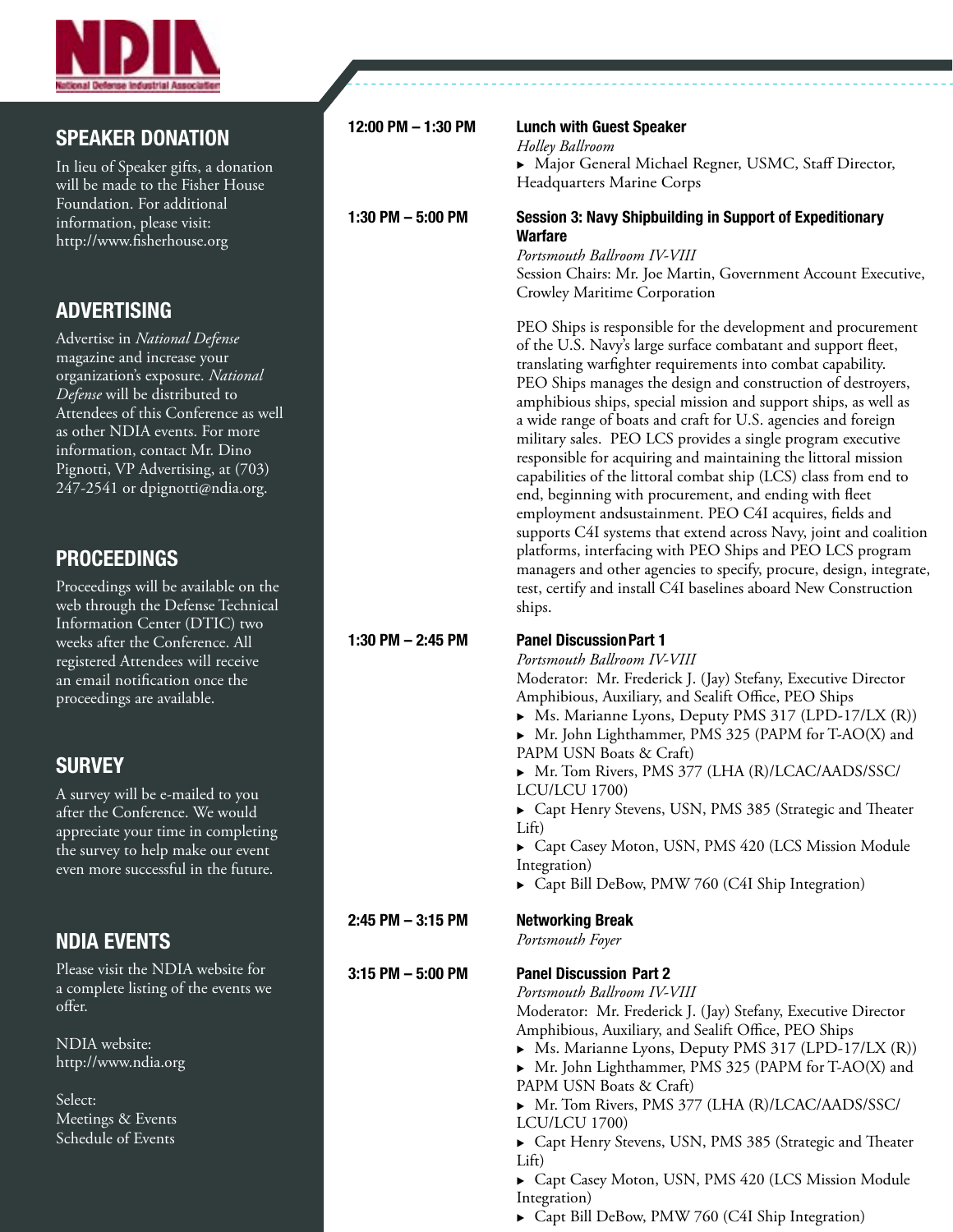#### OCTOBER 27-29, 2015 PORTSMOUTH, VA WWW.NDIA.ORG/MEETINGS/6700

|                                   | Expeditionary Warfare Division; Senior Program Manager,<br>MacAulay-Brown, Inc.                                                                                                                                                                                                                                                                                                                                                                                                                                                                                                                                                                                                                        |
|-----------------------------------|--------------------------------------------------------------------------------------------------------------------------------------------------------------------------------------------------------------------------------------------------------------------------------------------------------------------------------------------------------------------------------------------------------------------------------------------------------------------------------------------------------------------------------------------------------------------------------------------------------------------------------------------------------------------------------------------------------|
| 5:05 PM - 6:00 PM                 | <b>Networking Reception</b><br>Portsmouth Foyer                                                                                                                                                                                                                                                                                                                                                                                                                                                                                                                                                                                                                                                        |
| 6:00 PM - 8:30 PM                 | <b>Dinner with Guest Speakers</b><br>Holley Ballroom<br>General John Kelly, USMC, Commander, U.S. Southern<br>Command                                                                                                                                                                                                                                                                                                                                                                                                                                                                                                                                                                                  |
| <b>THURSDAY, OCTOBER 29, 2015</b> |                                                                                                                                                                                                                                                                                                                                                                                                                                                                                                                                                                                                                                                                                                        |
| 7:00 AM - 12:00 PM                | <b>Conference Registration</b><br>Portsmouth Foyer                                                                                                                                                                                                                                                                                                                                                                                                                                                                                                                                                                                                                                                     |
| 7:00 AM - 7:55 AM                 | <b>Continental Breakfast</b><br>Portsmouth Foyer                                                                                                                                                                                                                                                                                                                                                                                                                                                                                                                                                                                                                                                       |
| 7:55 AM - 8:00 AM                 | <b>Welcome &amp; Introductory Remarks</b><br>Portsmouth Ballroom IV-VIII<br>Mr. Ignatius "Buck" Liberto, Conference Chairman, NDIA<br>Expeditionary Warfare Division; Senior Program Manager,<br>MacAulay-Brown, Inc.                                                                                                                                                                                                                                                                                                                                                                                                                                                                                  |
| 8:00 AM – 12:00 PM                | <b>Session 4: Naval Expeditionary Warfare</b><br>Portsmouth Ballroom IV-VIII<br>Session Chairs: Mr. Skip Gaskill, Director of Government Affairs,<br>Textron, Inc. & Mr. Mark Rios, Operations/Marketing Analyst,<br><b>ATLAS North America</b>                                                                                                                                                                                                                                                                                                                                                                                                                                                        |
|                                   | The Navy & Marine Corps are facing unprecedented resource challenges as they execute FY15 programs,<br>prepare themselves for potential further FY16 cuts, and develop FY17 and beyond budget requests.<br>Calculated decisions have to be made to ensure the Navy/Marine Corps team can execute the full range of<br>military operations in the Joint Operating Environment. This session will provide insight into the Navy and<br>Marine Corps' resource allocations supporting current operations as well as looking to the future focus in<br>the Asia-Pacific region. The panel is comprised of the resource sponsors (N95) who are/will be making the<br>funding recommendations and decisions. |
| 8:00 AM – 8:05 AM                 | <b>Opening Session Remarks</b><br>Portsmouth Ballroom IV-VIII<br>Mr. Skip Gaskill, Director of Government Affairs, Textron, Inc.<br>▶ Mr. Mark Rios, Operations/Marketing Analyst, ATLAS North America                                                                                                                                                                                                                                                                                                                                                                                                                                                                                                 |
| 8:05 AM – 8:50 AM                 | <b>Keynote Presentation</b><br>Portsmouth Ballroom IV-VIII<br>$\triangleright$ The Honorable Tom Dee, Deputy Assistant Secretary of the Navy<br>Department of the Navy                                                                                                                                                                                                                                                                                                                                                                                                                                                                                                                                 |
| 9:00 AM – 9:40 AM                 | Panel (Part 1)<br>Portsmouth Ballroom IV-VIII<br>Moderator: Rear Admiral Ann Phillips, USN (Ret)<br>Captain Bryon Johnson, USN, N953 Amphibious Warfare Branch<br>Captain John Howard, USN, N952 Mine Warfare Branch                                                                                                                                                                                                                                                                                                                                                                                                                                                                                   |

5:00 PM – 5:05 PM Closing Remarks

*Portsmouth Ballroom IV-VIII* ▶ Mr. Ignatius "Buck" Liberto, Conference Chairman, NDIA